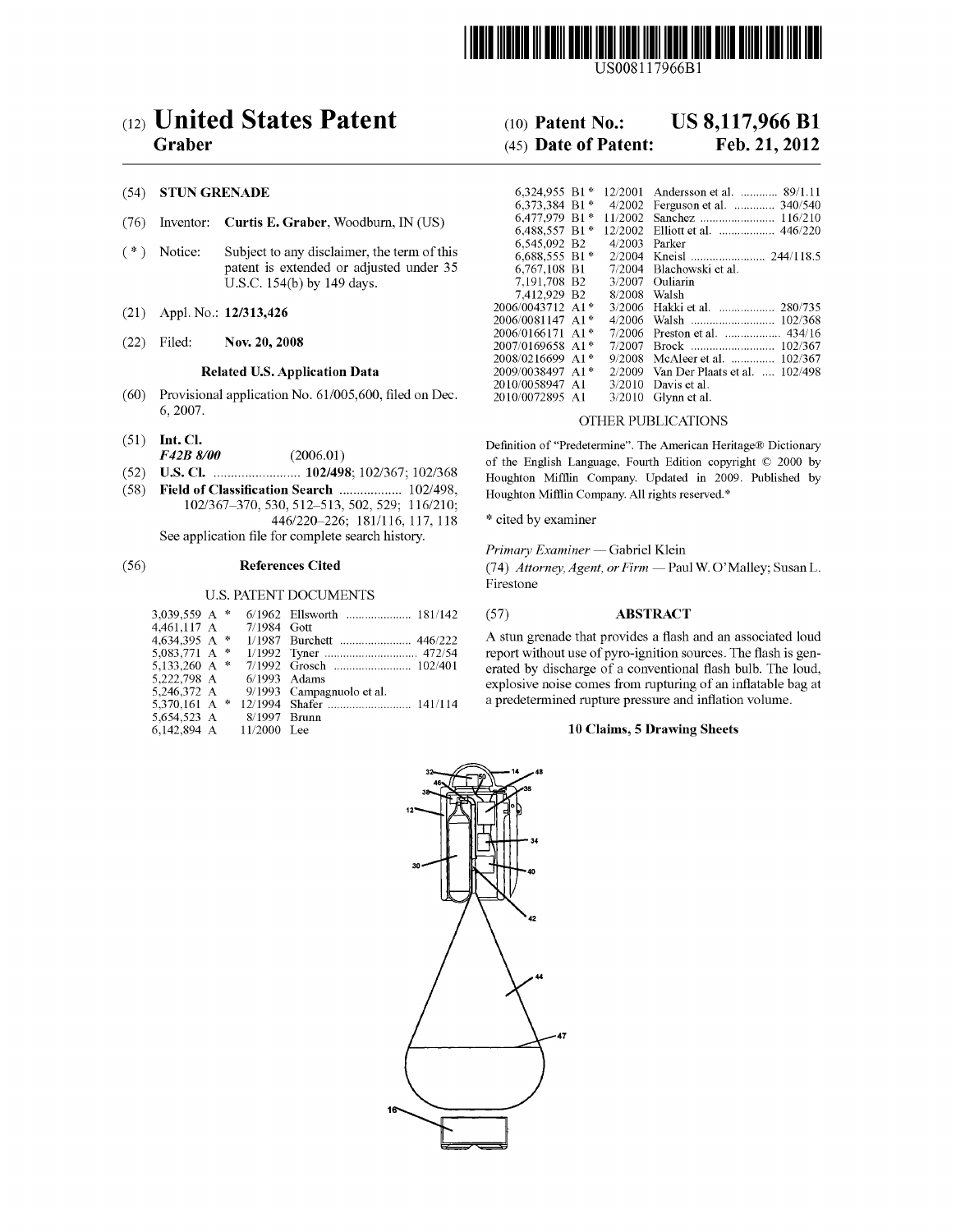

**FIG. 1**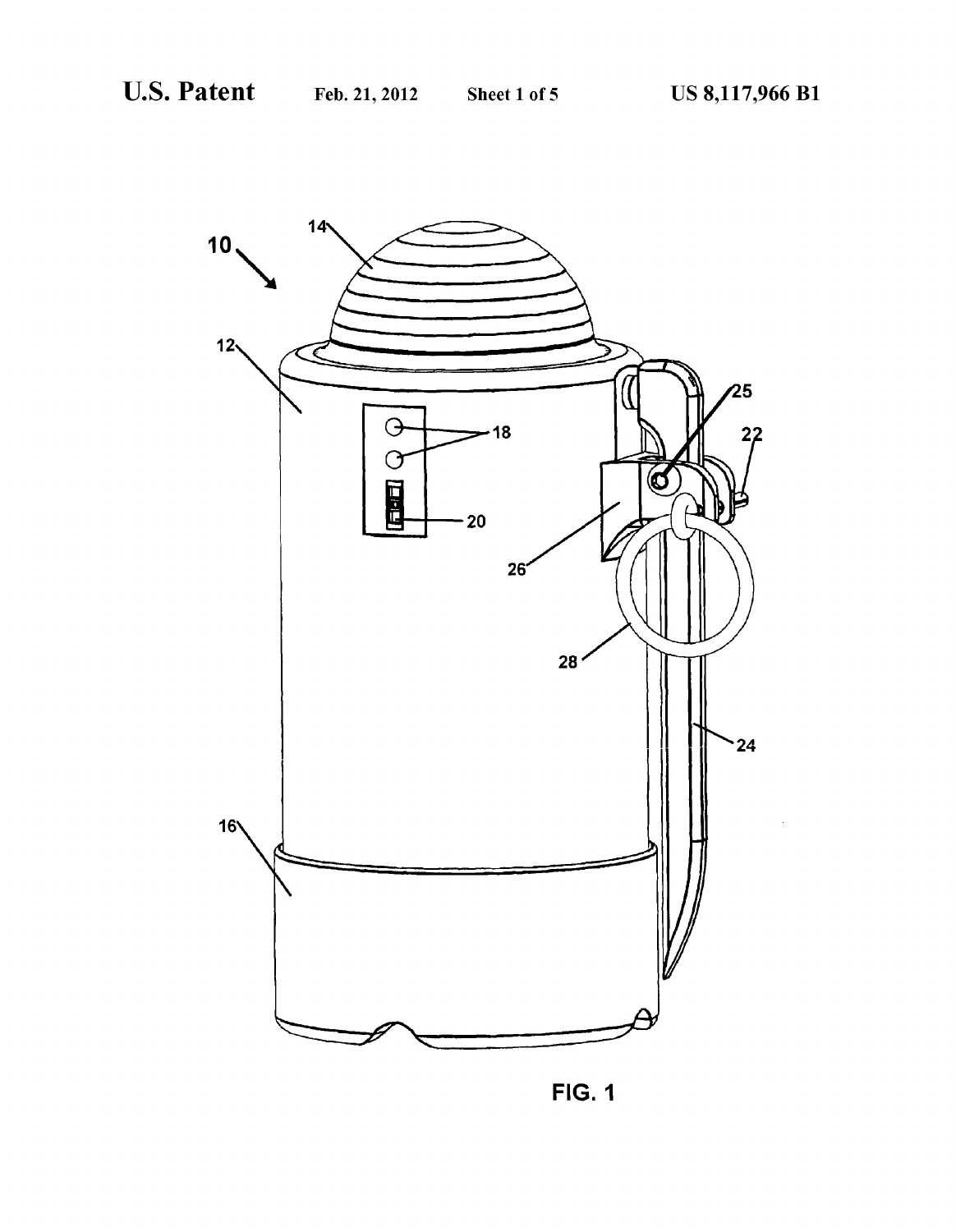

FIG. 2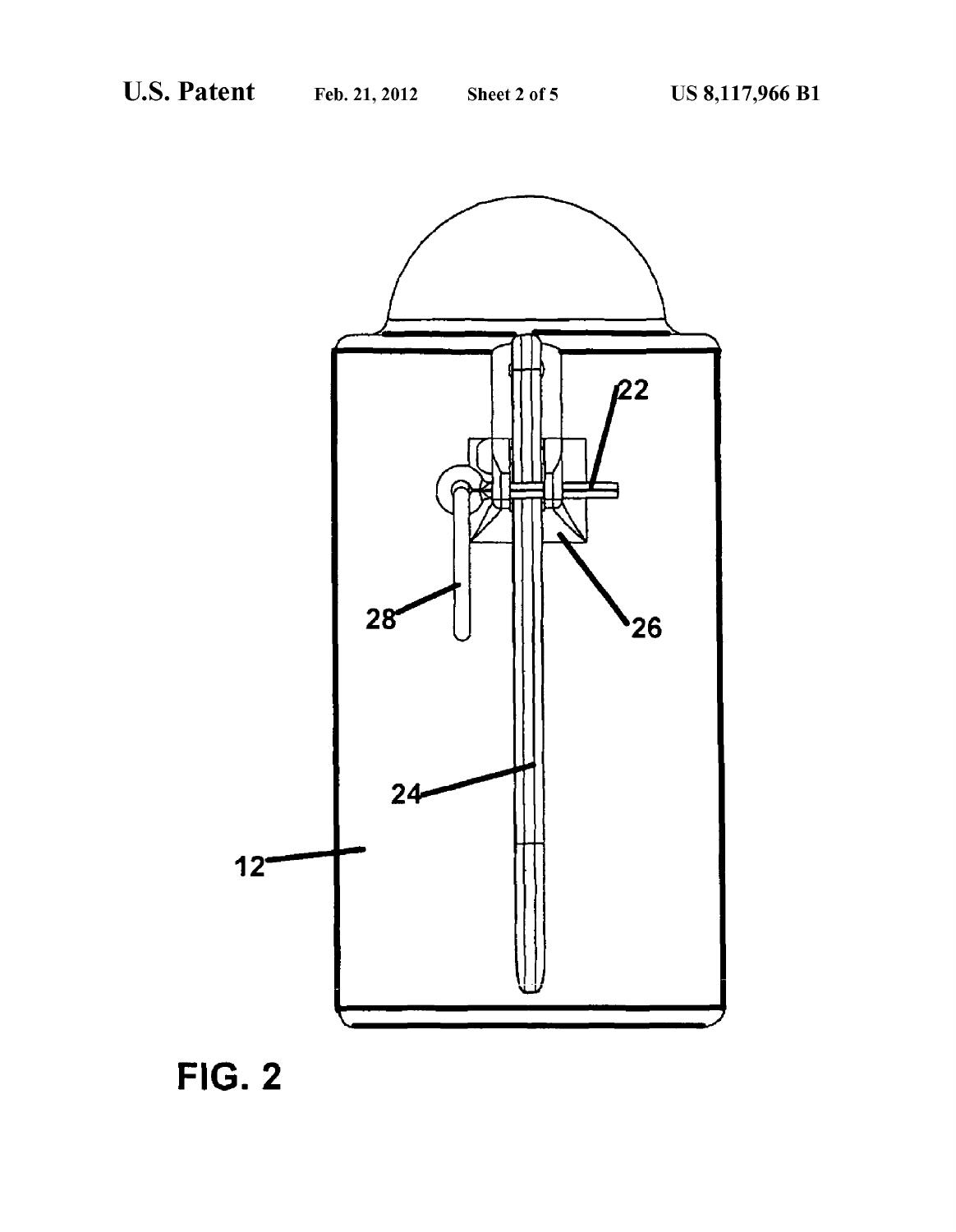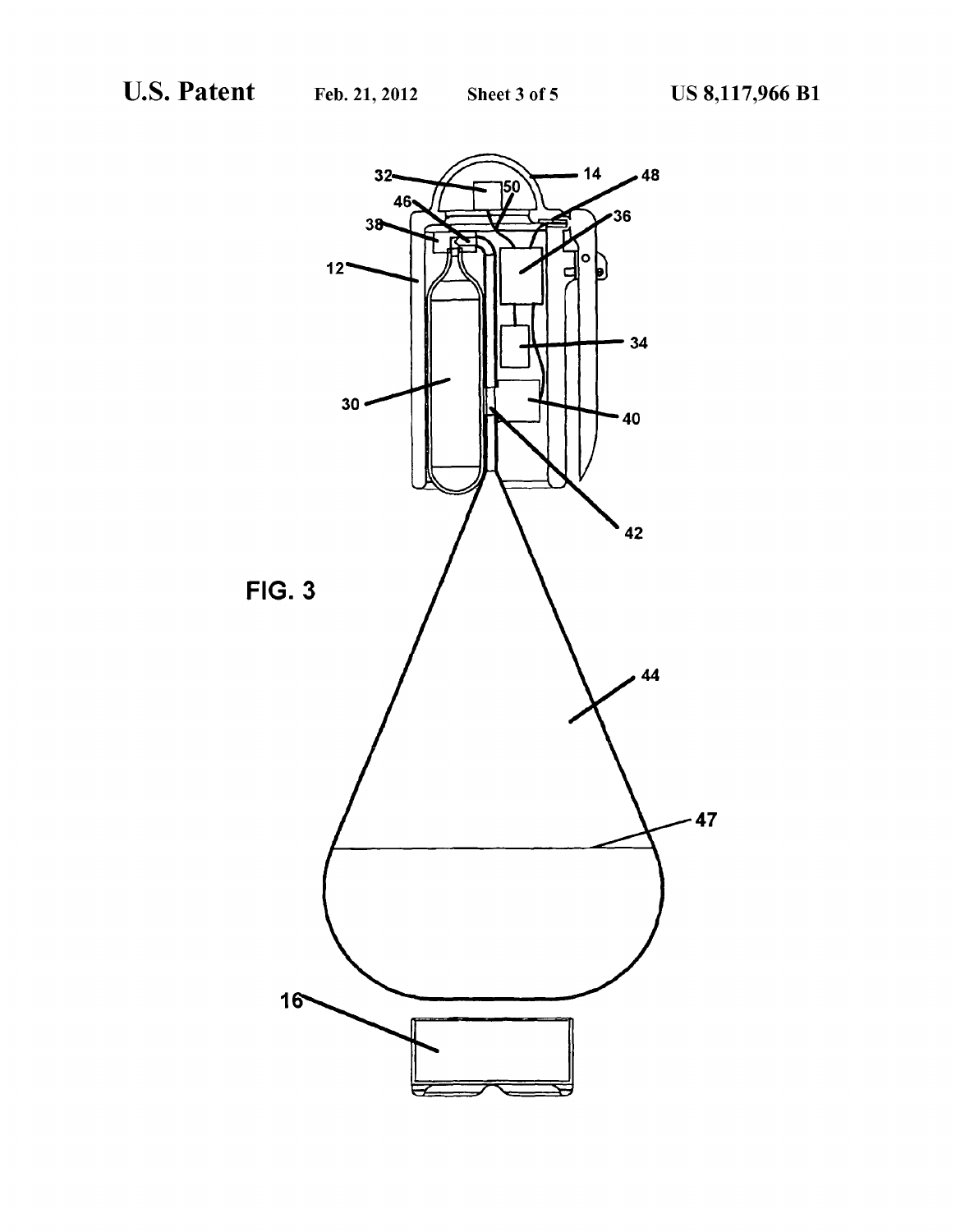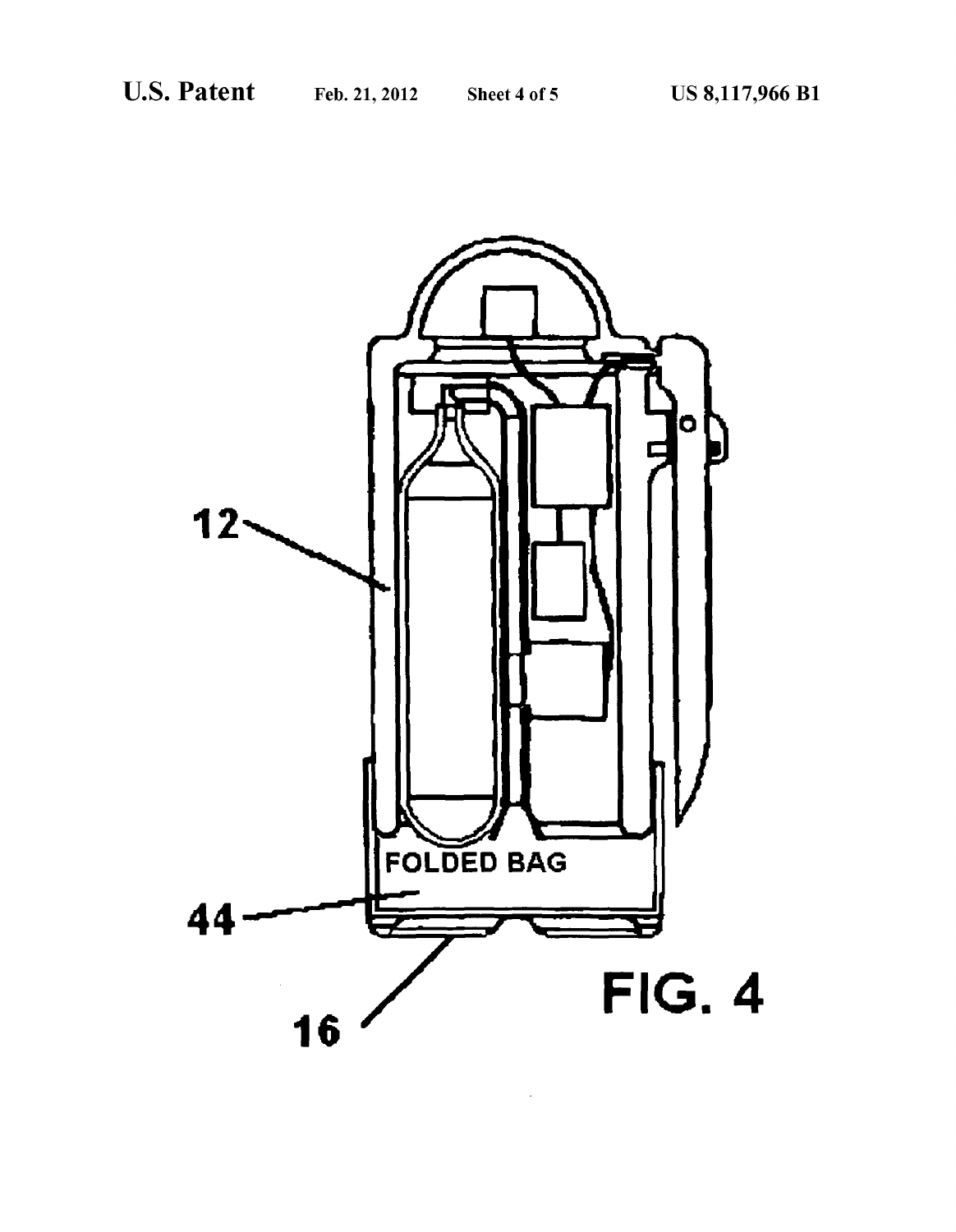

Fig. 5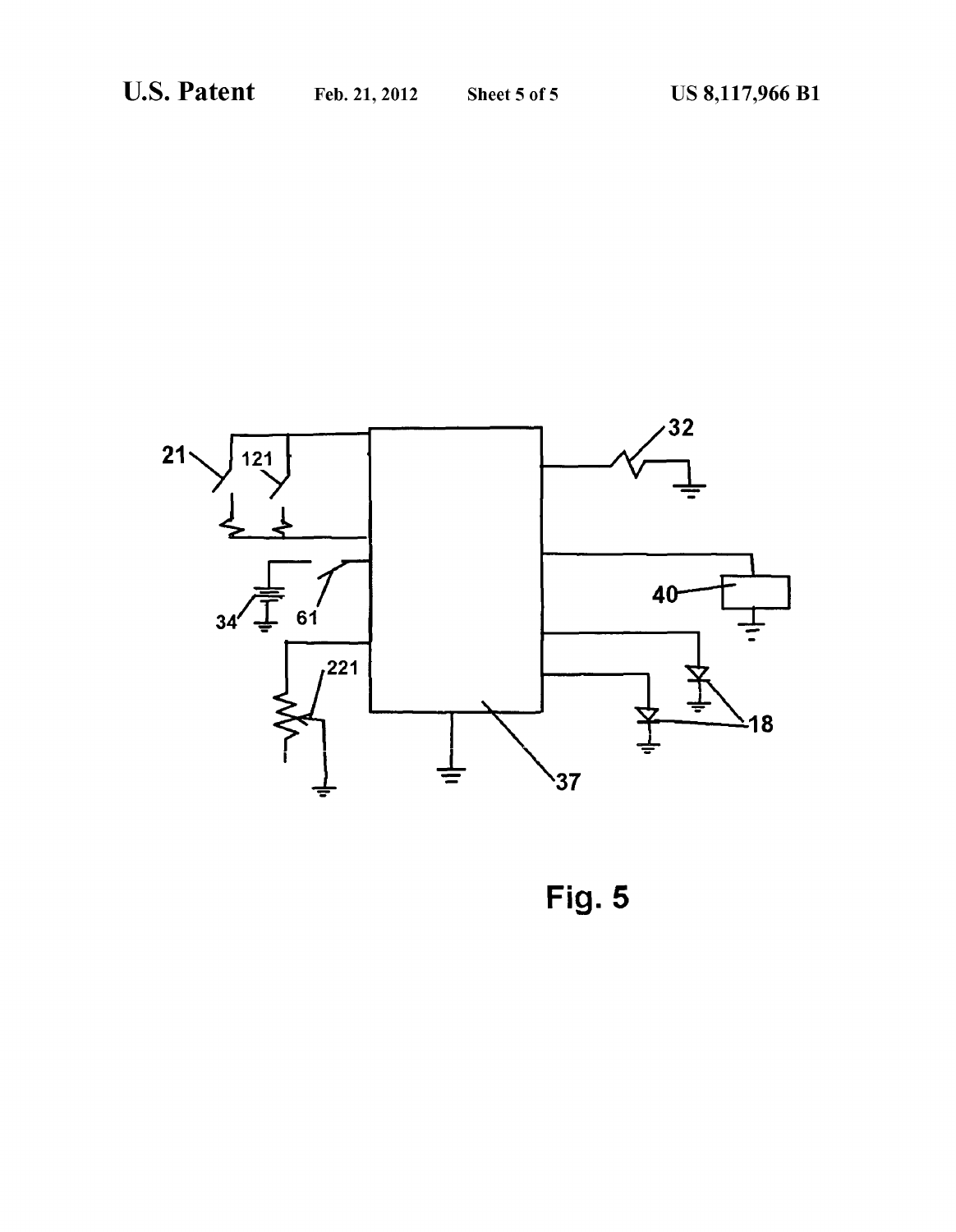10

15

60

65

## STUN GRENADE

## PRIORITY CLAIM

This application claims the benefit of U.S. Provisional <sup>5</sup> Patent Application No. 61/005,600 filed 6 Dec. 2007.

#### BACKGROUND

1. Technical Field

The field relates to non-lethal missiles for practice, con trolling crowds and Subduing individuals, and more particu larly to non-pyrotechnic grenade simulators and stun gre nades.

2. Description of the Art

Stun grenades are typically hand thrown missiles which include a small pyrotechnic charge to create a flash of light and noise. A common factor in injuries caused by Stun, diver sionary and practice grenades used by the military fortraining and police for subduing suspects and controlling crowds has <sup>20</sup> been the pyro-technic charge. With any pyro-technic device there is always a potential for fire resulting from their use.

Non-pyrotechnic grenade type devices are known, includ ing the "Thumper TG6' training grenade sold by Airsoft World Ltd. of the United Kingdom. This device utilizes com- $25$ pressed carbon dioxide to rupture a burst diaphragm to pro duce a load noise.

U.S. Pat. No. 6,767,108 for a Non-Lethal Flash Grenade provides a transparent housing enclosing an array of flash lamps and an ignition circuit for activating a first, centrally <sup>30</sup> located lamp in the array with the remaining array lamps being sympathetically activated in response to flash of the centrally located lamp.

#### **SUMMARY**

Provided is a grenade like device, missile, or stun grenade, for generating a flash followed by a loud, explosive sounding noise. The missile includes a canister housing a compressed gas source. The compressed air source is connected by a 40 conduit to an inflatable bag. A valve in the conduit controls the discharge of gas through the conduit from the compressed gas source to the inflatable bag to first inflate and then rupture the bag. A manually actuated external trigger is installed on the canister for use in activating the valve to discharge gas to 45 the inflatable bag. A flash source is installed on the canister for generating external illumination. The canister has an open end. A cap fitted over the open end houses the inflatable bag situated at the lower end prior to inflation. A control circuit is installed within the canister for illuminating the flash source 50 and for actuating a solenoid controlling the valve. The external handle mounted on the canister triggers operation of the printed circuit board upon release. A safety pin prevents unintended operation of the external handle until removed.

#### BRIEF DESCRIPTION OF THE DRAWINGS

Understanding of the following description may be enhanced by reference to the accompanying drawings, wherein:

FIG. 1 is perspective view of a stun grenade.

FIG. 2 is a side elevation illustrating the safety pin and trigger handle of the stun grenade.

FIG.3 is a cross-sectional view of the stun grenade with the inflatable bag deployed.

FIG. 4 is a cross-sectional view of the stun grenade prior to deployment of the inflatable bag.

FIG.5 is a control schematic of the firing circuit for the stun grenade.

## DETAILED DESCRIPTION

Referring now to the drawings and in particular to FIGS. 1 and 2, a stun grenade 10 is illustrated. Stun grenade 10 includes a housing in the form of a hard shell plastic, cylin drical canister 12, which is sized to be easily grasped in an adult's hand. Canister 12 is topped by a faceted cap  $14$ , which protects a flash bulb and which is made of a transparent or translucent material to transmit light. The facets of cap 14 may be sections of a Fresnel lens, which is useful in focusing emitted light into zones of high intensity light. Cap 14 transmits a light burst associated with use of the device. The bottom of the canister is closed by a readily removable soft plastic cap 16. Cap 16 is blown free of the canister 12 during use of the stun grenade 10 and accordingly is made of soft plastic to minimize the chance of injury to people nearby should the cap strike them.

On the exterior surface of the canister 12 are light emitting diode (LED) indicator lights 18 and a timing select switch 20. Stun grenade 10 operates on compressed gas, and indicator lights 18 may be used to indicate presence of a charged gas cylinder in the canister 12 and whether a pressurization line leading from the gas cylinder to an inflatable bag is charged. Alternatively the status lights 18 may simply indicate that the stun grenade 10 has power and is armed. The use of status lights 18 is optional. The LED indicator lights 18, if present, operate only when stun grenade 10 is active to save power and may emit red and green light, respectively, to indicate ready to use status and gas cylinder availability.

35 conventional U.S. Military issue hand grenade in handling. Accordingly, a safety pin 28 and a triggering handle 24 are The illustrated stun grenade 10 is intended to emulate a conventional U.S. Military issue hand grenade in handling. provided installed on the exterior of canister 12. Handle 24 is pivotally mounted on a fulcrum 26 extending outwardly from the canister 12. Handle 24 is spring loaded to open outwardly below fulcrum 26 on release of the handle resulting in the internal gas cylinder being pierced to release compressed gas. During storage and prior to use the handle 24 is restrained from opening by a pin 22 fitted through the fulcrum at a point downwardly displaced from the pivot 25 of the fulcrum 26.<br>Pin 22 is removed from the fulcrum on turning and pulling safety ring 28. Other configurations of size, shape and triggering sequence for a stun grenade are of course possible.

55 predetermined degree of stretching of the inflatable bag, or Referring now to FIG. 3, the internal components of the stun grenade 10 and its operation are described. Stun grenade 10 works on the principal that a loud, explosive like noise is generated upon an inflated inflatable bag 44 bursting. Inflat able bag 44 is fabricated from like or similar material as used in an automotive inflatable bag, and includes a rupture seam 47 which is designed to part abruptly at a predetermined extension. The sudden opening the inflatable bag 44 at a more precisely, tension on the rupture seam, produces an explosive sound. However, unlike automotive applications where a pyrotechnic gas generator is used to achieve rapid deployment, the present invention uses compressed gas to inflate the bag. While inflation rates matching those obtained using pyrotechnic devices are not needed, inflation should be rapid enough to prevent an unprepared witness from deducing the true character of the device. Compressed gas is supplied from a compressed gas cylinder 30 installed within canister 12. Compressed nitrogen is used due to avoid major changes in available pressure which would result from using common compressed carbon dioxide cylinders when ambient tempera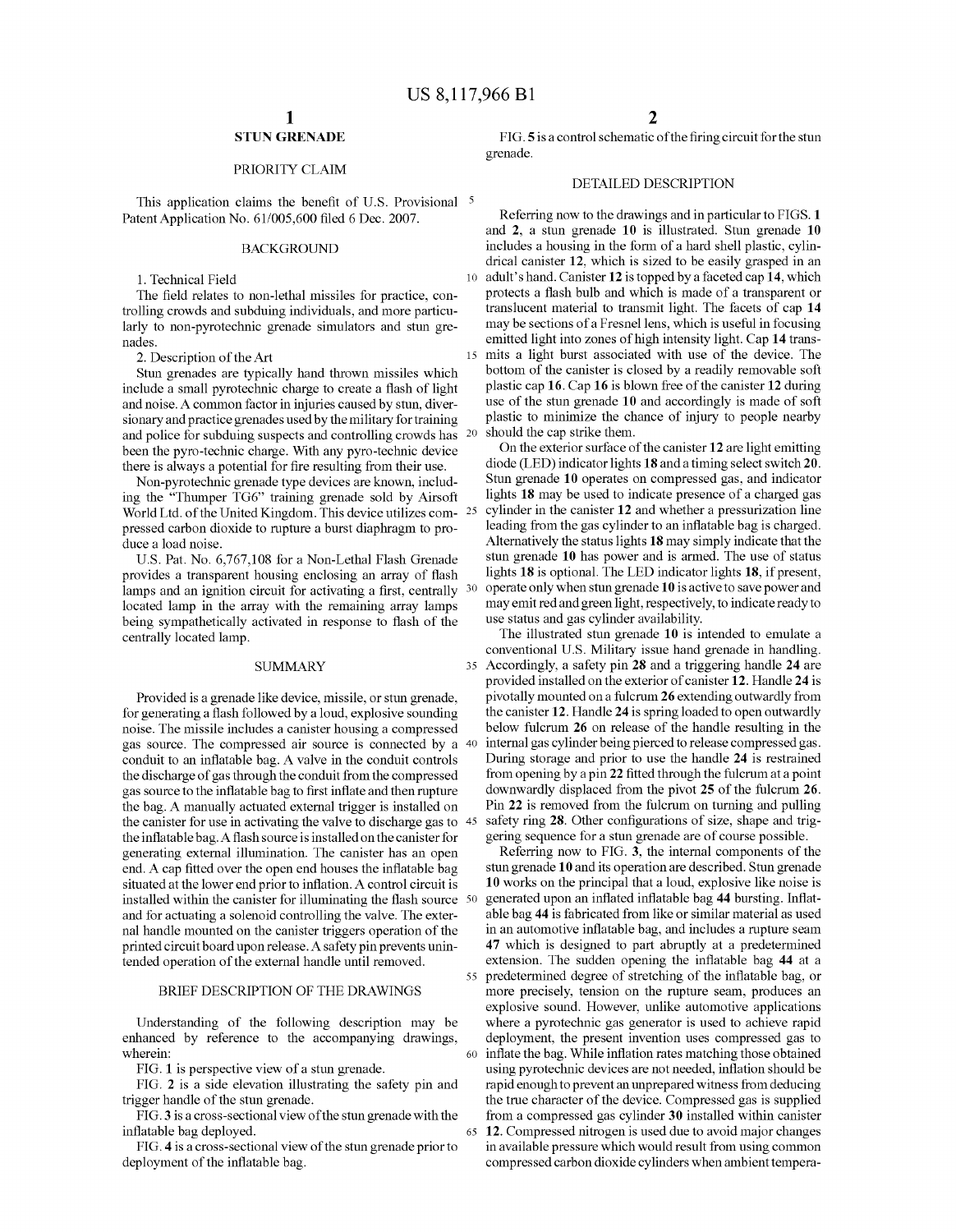10

20

ture changes can subject the contents of the cylinder to wide pressure variation. It may be possible to use compressed air in many situations, or even carbon dioxide, if ambient conditions are not expected to affect the device. Gas is discharged from cylinder 30 to inflatable bag 44 in two stages along a 5 conduit 46 which connects the cylinder to the inflatable bag. First, a piercing mechanism actuated by opening of handle 24 discharged gas from the cylinder into the conduit. Gas is released from the conduit 46 into the bag upon opening of a

valve 42 in the conduit by operation of a solenoid 40.<br>Upon opening of valve 42 gas is released into inflatable bag 44 which rapidly expands, displacing cap 16 from the bottom of canister 12. In order to achieve sufficiently rapid deployment of the inflatable bag 44 it is desirable that gas be presment of the inflatable bag 44 it is desirable that gas be pressurized in cylinder 30 to the range of 800 to 1000 psi. The flow 15 volume of conduit 46 should be at least 60 cubic feet per minute at the working pressure of the cylinder 30. The high rate of inflation is desirable in order to give the target indi vidual or crowd little or no time to appreciate the situation upon use of the grenade 10.

The noise is generated not from inflation of the air bag 44, but upon rupture of the inflatable bag 44 along seam 47 and the consequent explosive release of gas from the inflatable bag. In order to achieve the greatest possible noise an N-wave shockwave of high intensity should be developed. The vol- 25 ume and pressure of inflatable bag 44 at the moment of rupturing determine the peak pressure of the resulting shock wave. The target intensity is 170-175 db at one meter distance from the inflatable bag 44. In order to achieve this level of sound intensity the inflatable bag 44 is preferably inflated to 30 a volume in the range of 800 to 900 cubic inches at the moment of rupture. Rupture should occur at an internal pres sure in inflatable bag 44 at a minimum pressure of about 150 psi, but in any event in a narrow range around the selected target pressure. Fabrication of rupture seam 47 using a thread 35 of known diameter and known tensile strength allows rupture calibration to be made relatively exact. Other pressure targets and Volumes may be selected for applications other than for use of the missile as a stun grenade 10. For example, a missile set up for use as a practice grenade may rupture at a smaller 40

Volume and lower pressure. The psychological effect of the stun grenade 10 may be enhanced by providing a flash before the report from the expanding inflatable bag 44 is heard. Accordingly a magne sium based flash bulb  $32$  is located at the top of cylinder  $12$ ,  $45$ under the transparent cap 14. Flash bulb 32 is illuminated just before rupturing of the inflatable bag 44 as described below.

Operation of the flash bulb and the solenoid 40 are elec tronically controlled. A printed circuit board 36 is located within canister  $12$  to support the circuitry necessary to imple-  $50$ ment operation of the flash bulb 32, deployment of the inflatable bag 44 and operation of the LED status lights 18. Printed circuit board 36 is supplied with power from a button cell 34. When stun grenade 10 is armed by removal of safety pin 22, illuminating an LED status light 18. Opening of handle 24 provides a signal to the printed circuit board to illuminate flash bulb 32 and to actuate solenoid 40. These actions occur upon programmed delays of a few seconds, with the illumi nation of the flash bulb 32 occurring 10-12 milliseconds before rupturing of the inflatable bag 44. Power to illuminate flash bulb 32 is provided by a wire 50. The delay between release of the handle 24 and occurrence of the flash and report of the rupturing inflatable bag 44 may be selected using the slide switch 20 which may be connected to a potentiometer to provide a variable strength signal to the printed circuit board 36. the printed circuit board 36 may report an active status by 55 60 65

Referring to FIG.4, inflatable bag 44 is illustrated as folded within cap 16 of the stun grenade 10. Cap 16 fits around the exterior of canister 12, and is retained in place by friction between the interior of the cap and the exterior of the canister. Inflation of the inflatable bag 44 will push the cap 16 from the end of the canister 12.

FIG. 5 illustrates control arrangements for the device in a timing and triggering the device. In addition, operational readiness can be signaled. Electrical power is supplied to a controller 37 from a battery/coin cell 34 via an on/off switch 61 operation of which arms the device. On/off switch 61 may be operated by removal of pin 22, or by another, dedicated pole mounted on an outside Surface of the canister 12. Switches 21 and 121, which are series connected with differ entiated resistors, are scanned by controller 37 to determine if the device has been trigger handle 24 and if an intact com pressed air cylinder is in place. Switch 21 is closed by opera tion of the trigger A rheostat 221 is provided which can be adjusted to vary the time delay between activation of the flash bulb 32 and operation of the solenoid 40, which is used to open a valve to discharge air from a storage cylinder. LED status lights 18 are used to indicate that the device is usable or not. Aural signals may be substituted for LEDs. A charging capacitor (not shown) may be used to operate the flash bulb 32.

The stun grenade has been shown in only a few of its possible configurations. It is not thus limited but is susceptible to various changes and modifications.

What is claimed is:

1. A stun grenade comprising:

- a canister;<br>a compressed gas source installed within the canister supporting gas flow at a predetermined minimum rate;
- an inflatable bag having a target pressure and a target Volume to initiate a shock wave of an intensity selected to achieve a minimum noise intensity at a prescribed distance upon rupture;
- the inflatable bag incorporating a seam which parts at a tension and extension occurring at the target pressure and target volume to produce the rupture;
- a conduit connecting the compressed gas source to the
- the compressed gas source supporting gas flow to the inflatable bag through the conduit at a predetermined minimum rate to achieve the target pressure and Volume for parting the seam within a fixed period;
- a valve in the conduit for controlling discharge of gas through the conduit from the compressed gas source to the inflatable bag; and
- a manually actuated external trigger installed on the can ister to activate the valve to discharge gas to the inflat able bag.
- 2. The stun grenade of claim 1, further comprising:
- a flash source installed on the canister for generating exter nal illumination.
- 3. The stun grenade of claim 2, further comprising:

the canister having an open end;

a cap fitted over the open end;

- the inflatable bag being stored before deployment at least partly within the cap and providing for displacement of
- the cap from the canister upon inflation.<br>4. The stun grenade of claim 3, further comprising:
- a control circuit installed within the canister for illuminating the flash source and for actuating a solenoid controlling the valve; and